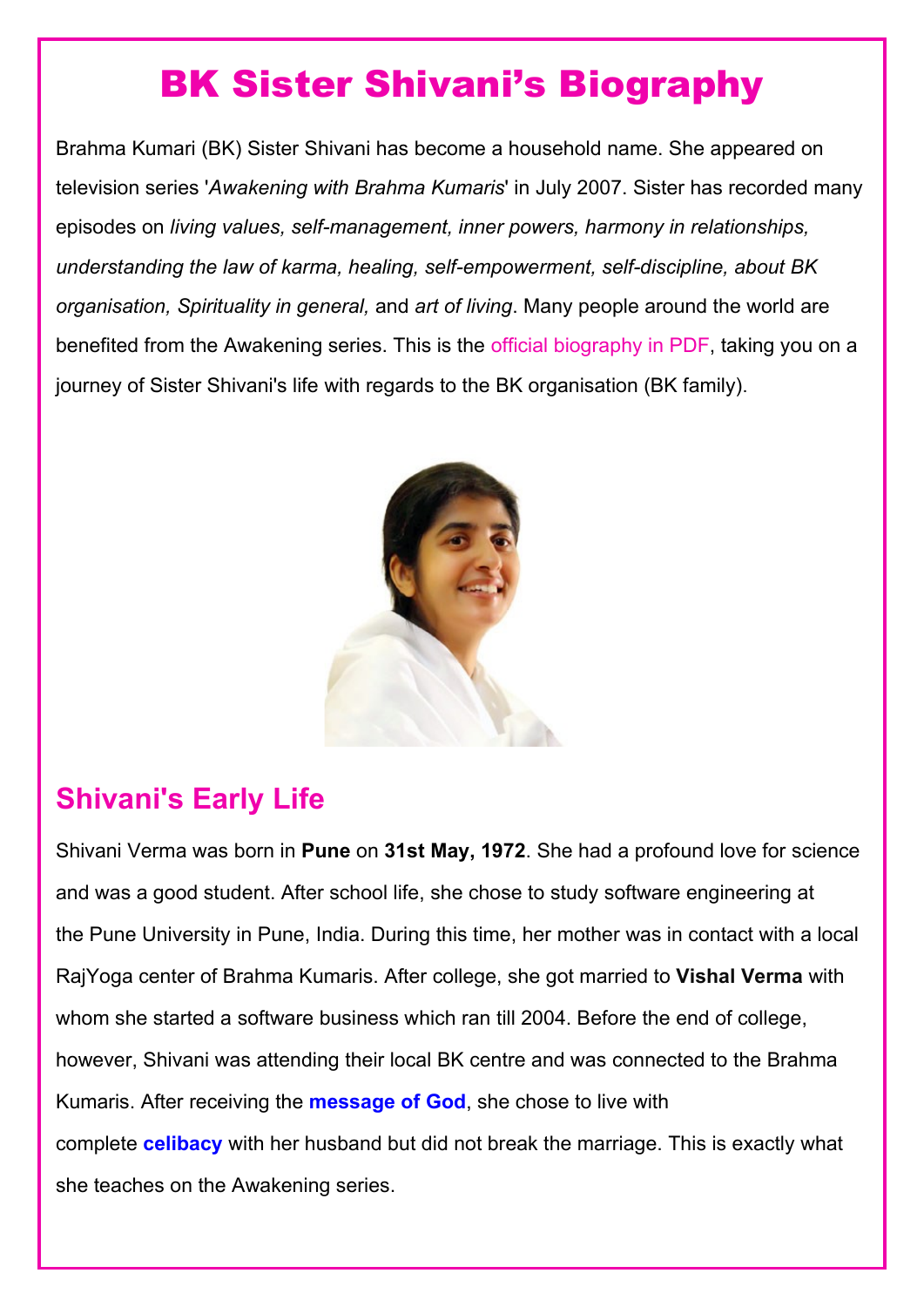#### **Journey with BKGSU**

Seeing the positive difference in the behaviour and personality of her mother, Shivani decided to take the **7 days [course](https://www.shivbabas.org/rajyoga-course)** at a regional BK centre and then started visiting there once or twice a week. Sister Shivani then learned the practice of **RajYoga [meditation](https://www.shivbabas.org/rajyoga-meditation)**, during which she felt deep peace, love, and a spiritual connection with God. Gradually she realised that indeed God directly is teaching here. She used the knowledge of Science to understand how God, being incorporeal plays his role in the world through a medium. Knowing this, she also joined the mission to bring the new world (golden age). Read ['News'](#page-2-0) on this PDF to learn the current services of Sister Shivani.

# **Going Into Details**

**An expansion to early life:** Shivani Verma was a university student till 1994 and then she served as a lecturer at Bhartiya Vidhyapeeth college for 3 years in Pune, Maharashtra. During this period, her mother was a regular student at a local Brahma Kumaris centre. Shivani witnessed a remarkable change in her mother's nature. She observed that her mother became very calm, sweet, and emotionally strong. This inspired her to visit the rajyoga centre by herself. When reached, she was told about the self as a Soul (a spiritual being). The elder Sister of that centre explained about God like this: "*The Supreme Soul, our spiritual father is whom we call God. We all are his beloved children... When would God come? Of course, when the world is at its lowest stage, the father has to come to uplift the entire humanity and re-establish the true dharma (religion). And that time is NOW*."

Shivani, as she reveals in an interview, was convinced about the self as a soul, but had difficulty in accepting that God indeed has come and is imparting the knowledge *(as [Murli](https://www.bkgsu.org/what-is-murli), which is studied at Brahma Kumaris)*

"*And the explanation that God is not a corporeal entity and is an incorporeal supreme conscious energy was convincing to me being a student of Science; although I took some time to digest"* – says Sister Shivani, in her interview with Devang Bhatt.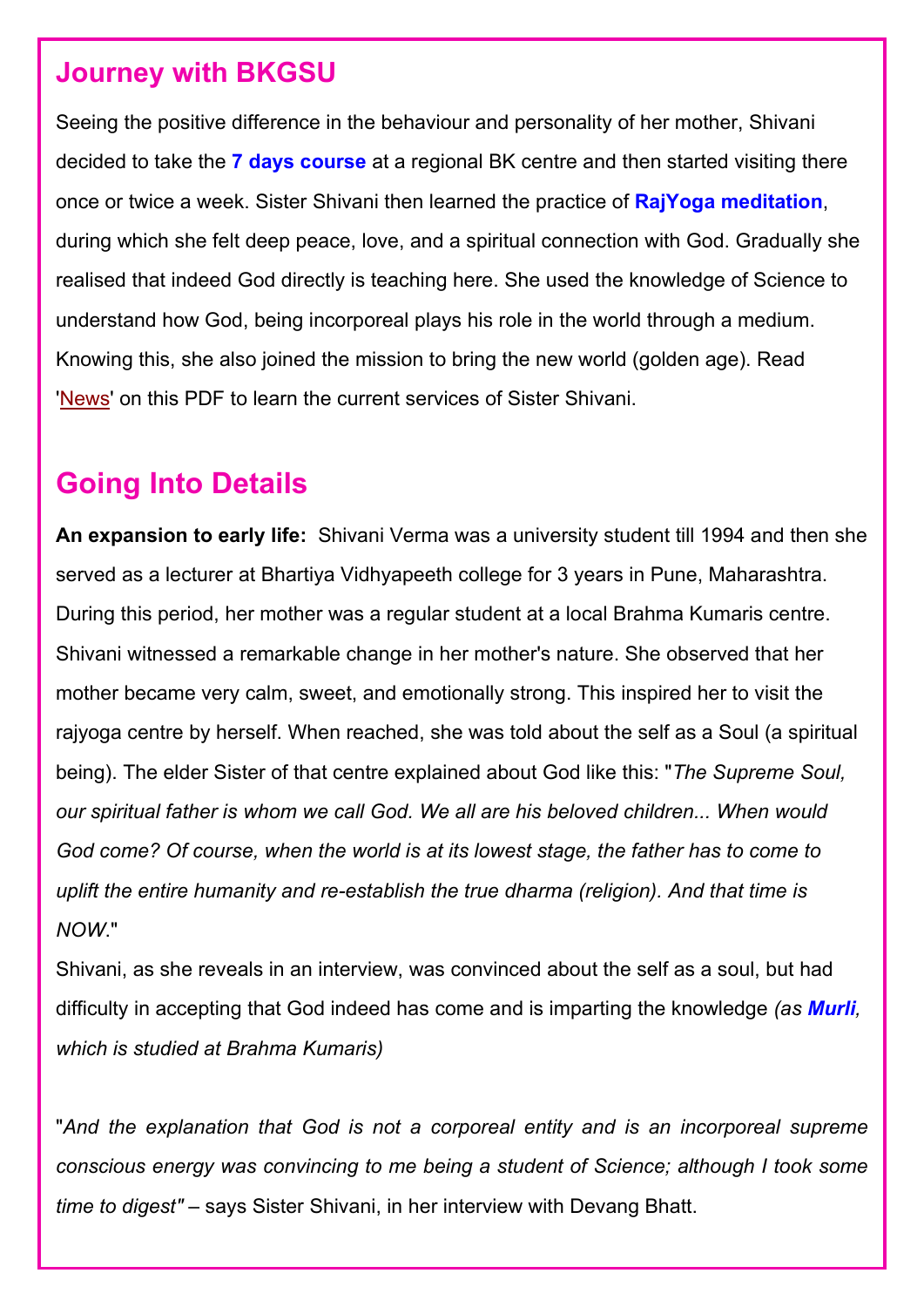She experienced the presence of God during meditation and hence decided to go on with this and further understand the knowledge. This way Sister Shivani came in contact with BKGSU (Brahma Kumaris Godly Spiritual University). Shivani behen (sister) also applied the knowledge of science to understand the existence and task of God. As realising the self as a Soul, she deeply understood its relationship with the supreme soul, who is our spiritual father. This way she progressed in this path day by day.

# <span id="page-2-0"></span>**Awakening TV series**

As you may know, Sister Shivani appeared on television on Aastha channel with a program named **'***Awakening with Brahma Kumaris***'** started in around 2007 and since then this series became popular in India and around the world. Thousands of people are benefited from the practical wisdom shared and explained by Sister Shivani in a simple way. This further brought many towards the right way of living and brought peace in their life and harmony in their relationships.

# **News and Services**

Presently Sister Shivani is appearing, on behalf of Brahma Kumaris, in conferences and special events to speak on general topics like relationship management, the law of karma, self management, and spiritual wisdom for a happy life. Sister Shivani is a senior Rajyoga teacher living with her family in Pune, Maharashtra in India. She usually travels around India and outside for spiritual ceremonies organised for schools, colleges, companies, and hospitals. **Update**: Amidst Covid-19, she hosted many video conferences which can be found on her YouTube channel "BkShivani".

In 2011, a YouTube channel was started where episodes of Awakening series are published on general topics. She also posts inspiring and encouraging brief messages on her social media pages every day. Her facebook page has 3.4M followers *(as of March 2021)*. The compassionate, wise, and sweet nature of Sister Shivani pleased the audience to find out the source of her [wisdom.](https://www.shivbabas.org/post/BK-Shivani-Source-of-Wisdom-is-Murli)